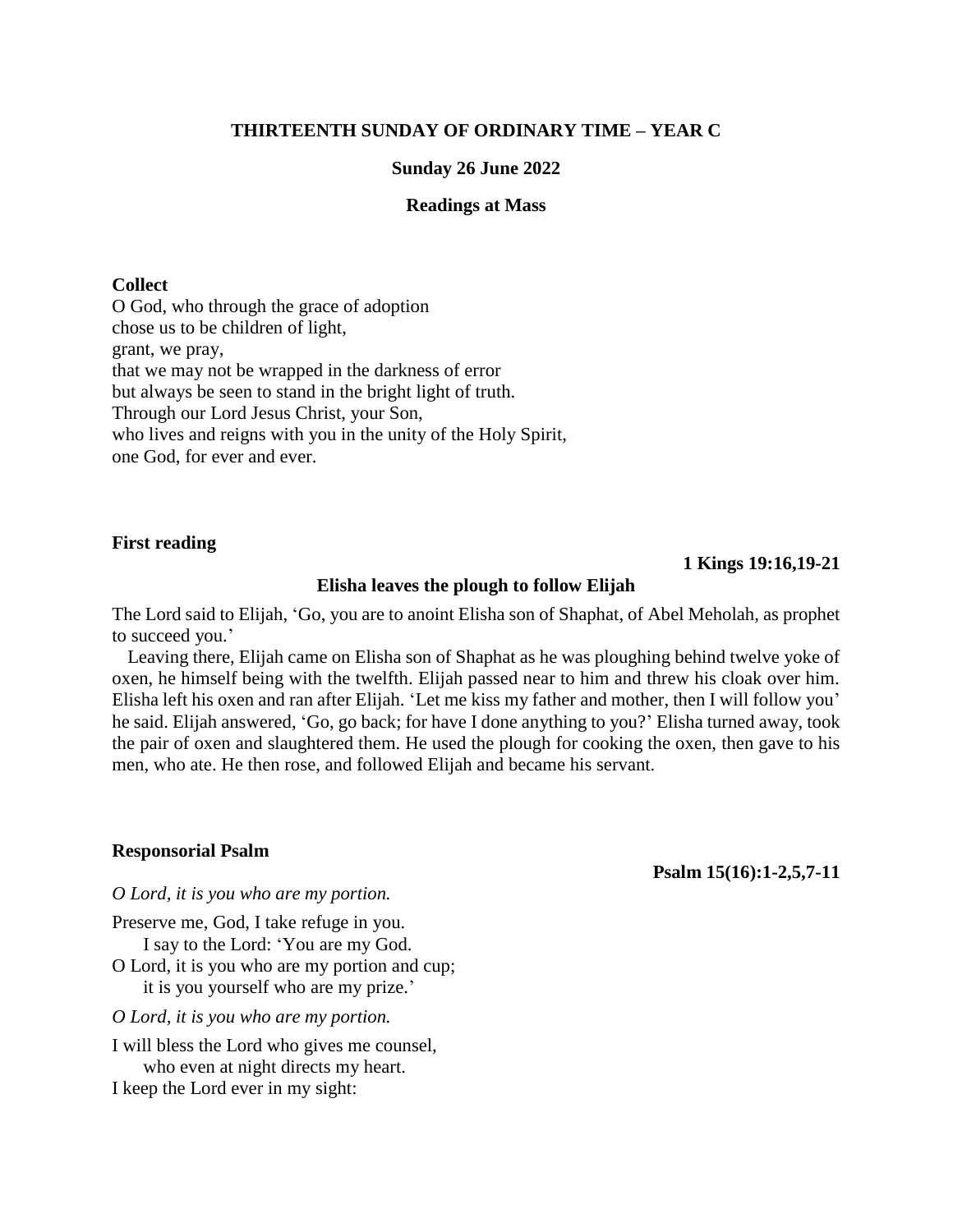since he is at my right hand, I shall stand firm.

*O Lord, it is you who are my portion.*

And so my heart rejoices, my soul is glad; even my body shall rest in safety.

For you will not leave my soul among the dead, nor let your beloved know decay.

*O Lord, it is you who are my portion.*

You will show me the path of life, the fullness of joy in your presence, at your right hand happiness for ever.

*O Lord, it is you who are my portion.*

## **Second reading**

#### **Galatians 5:1,13-18**

### **When Christ freed us, he meant us to remain free**

When Christ freed us, he meant us to remain free. Stand firm, therefore, and do not submit again to the yoke of slavery. My brothers, you were called, as you know, to liberty; but be careful, or this liberty will provide an opening for self-indulgence. Serve one another, rather, in works of love, since the whole of the Law is summarised in a single command: *Love your neighbour as yourself.* If you go snapping at each other and tearing each other to pieces, you had better watch or you will destroy the whole community.

Let me put it like this: if you are guided by the Spirit you will be in no danger of yielding to selfindulgence, since self-indulgence is the opposite of the Spirit, the Spirit is totally against such a thing, and it is precisely because the two are so opposed that you do not always carry out your good intentions. If you are led by the Spirit, no law can touch you.

#### **Gospel Acclamation**

**1S3:9,Jn6:68**

**Luke 9:51-62**

Alleluia, alleluia! Speak, Lord, your servant is listening: you have the message of eternal life. Alleluia!

## **Gospel**

## **Jesus sets out for Jerusalem**

As the time drew near for him to be taken up to heaven, Jesus resolutely took the road for Jerusalem and sent messengers ahead of him. These set out, and they went into a Samaritan village to make